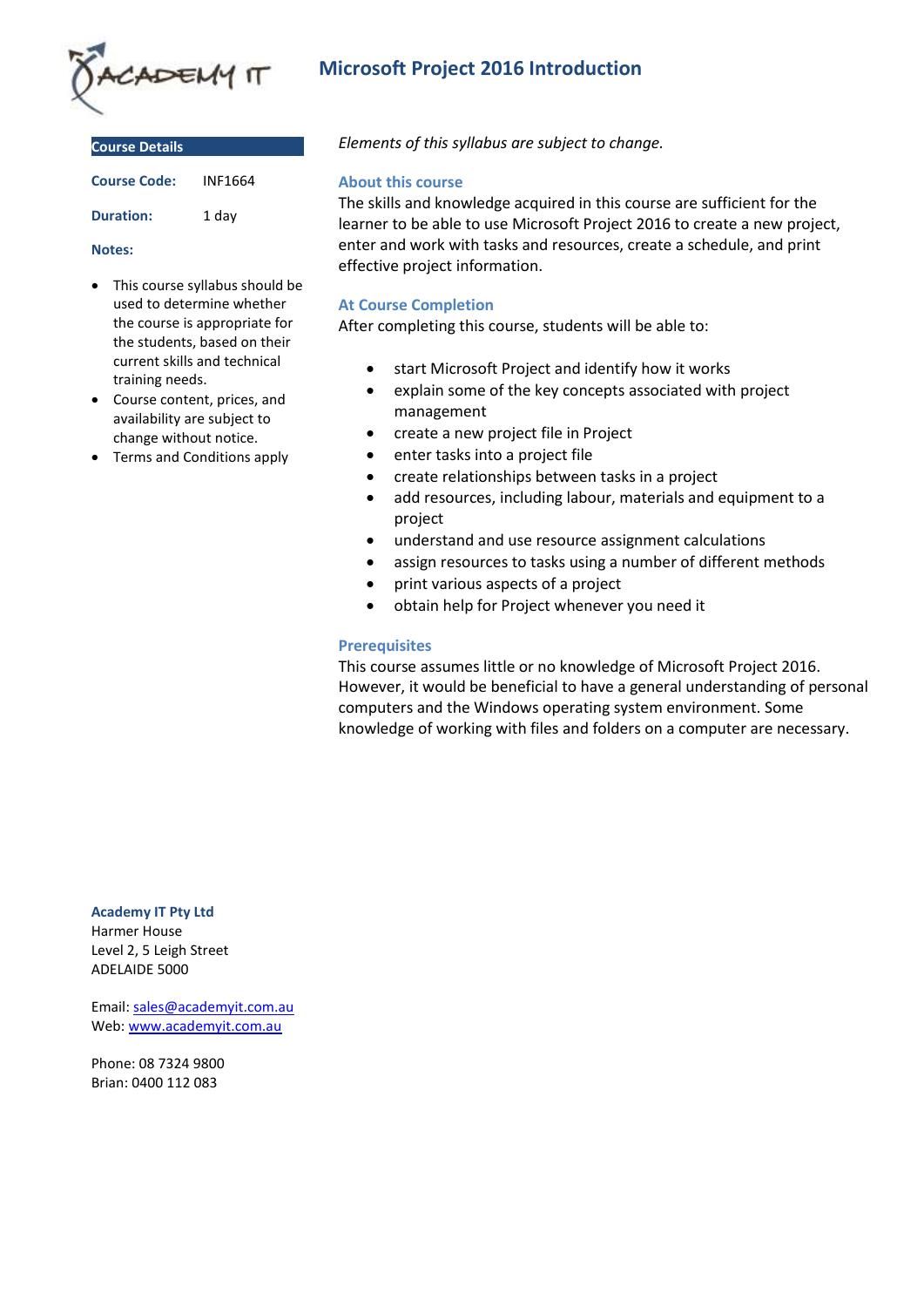

# **Getting to Know Project 2016**

- How Project 2016 Works
- Starting Project in Windows 10
- Understanding the Project Start Screen
- The Project 2016 Screen
- Project Operations
- Using the Ribbon
- Showing and Collapsing the Ribbon
- Understanding the Backstage
- The Project Work Area
- Working With Views
- Working With Split Screens
- Understanding Sheet Views
- Working With Tables
- Gantt Chart View
- Working With Gantt Charts
- Understanding the QAT
- Working With the QAT
- Working With Project Files
- Exiting From Project 2016

### **Project Management**

- Tasks and Resources
- The Importance of Planning
- Understanding the Gantt Chart
- Computers and Project Management

# **Creating a New Project**

- Steps in Creating a Project
- Understanding Your Project
- Creating a New Project File
- Calendar Options
- Changing Calendar Options
- Working With Calendars
- Modifying the Standard Calendar
- Entering Public Holidays
- Creating a New Resource Calendar
- Creating a New Task Calendar
- Setting Up Project Information
- Entering File Properties

# **Creating Tasks**

- Understanding Tasks
- Understanding Scheduling Icons
- Case Study Tasks
- Reviewing the Project
- Entering Tasks
- Creating Summary Tasks
- Assignment Creating Summary Tasks
- Working in a Sheet View
- Working With Summary Tasks
- Working With Task Views
- Examining Task Information
- Understanding Task Durations
- Entering Task Durations
- Checking Progress
- Entering Milestones
- Assigning a Calendar to a Task

### **Scheduling**

- Understanding Task Dependencies
- Creating Dependencies Automatically
- Creating Dependencies in Task Entry
- Creating Dependencies in Task Information
- Creating Dependencies in a Sheet View
- Modifying a Schedule Using
- **Dependencies**
- Auto Scheduling Tasks
- Critical Path and Project Slack
- Viewing the Critical Path
- Examining Task Slack
- Understanding Lag Time
- Entering Lag Time
- Understanding Lead Time
- Entering Lead Time
- Inactivating a Task

#### **Resourcing a Project**

- Understanding Resources
- Entering Work Resources
- Entering Material Resources
- Entering Cost Resources
- Assigning Calendars to Resources
- Understanding Resource Availability
- Adjusting Resource Availability
- Changing the Unit Display

## **Resourcing Concepts**

- Resource Assignment Calculations
- Task Types and Work Effort
- Creating a Simple Assignment
- Working With Fixed Unit Tasks
- Working With Fixed Duration Tasks
- Making Multiple Assignments
- Adding Additional Resources
- Adding More of the Same Resource
- More Resources in Multiple Assignments